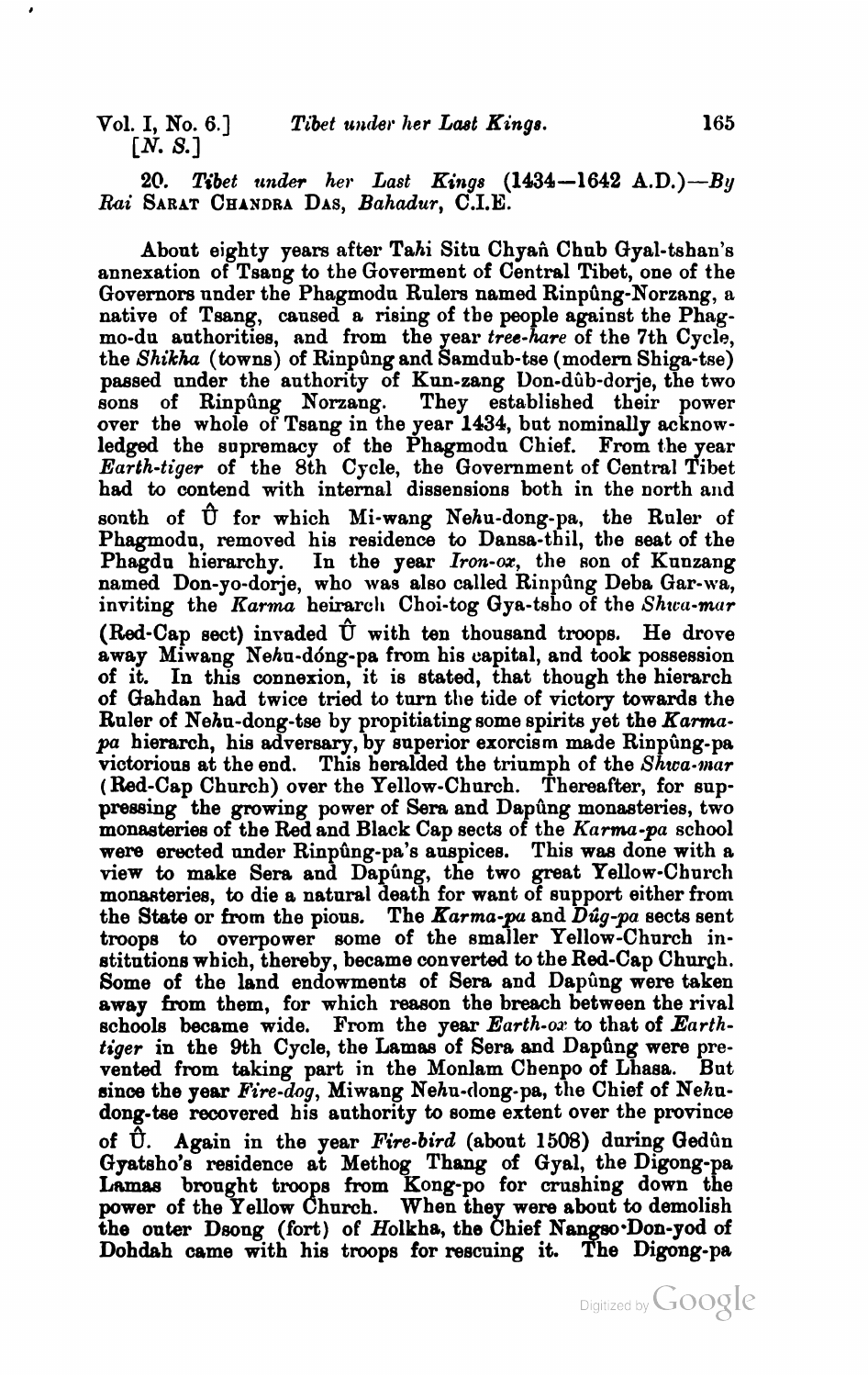Lamas failing to destroy the Dsong, diverted their attention towards Lüng Shoi, Hod-na, and other places where they succeeded in converting eighteen Qelug-pa (Yellow-Clrurch) imtitutions into Red-Cap school. In the year  $\mathbf{Water\text{-}ox}$  the Yellow-Cap Lamas also sent troops to Kyor-lûng and other places under the Kahgyud-pa authorities. In this manner the Lamas of the different sects and schools became involved in civil dissensions. During this and schools became involved in civil dissensions. period the state of affairs in Tibet resembled the dark days which had followed the successsion of the apostate Langdarma to the throne of Tibet.

The Chiefs of Tsang, who held office under the Phagmodu Rulers of Central Tibet, frequently led their troops to  $\hat{U}$  to harass the people. They sometimes retired to their own strongholds after defeat, but often quietly annexed parts of their master's territories to their possessions. The Lamas of the Yellow Church struggled for power and to establish their supremacy over Tibet, in which act they met with reverses on account of the powerful help which the Chief of Tsang had given to the Lamaa of Shwu-mar sects.

In the year **1564,** Tshe-wang Dorje, the chief representative of the honse of Rinpdng,' with his son Padma-Karpo held the fort of Samdub-be, and having brought the whole of Upper Tsang under his power, declared himself Tsang-toi Gyalpo, the King of Upper Tsang. In the year 1569 *(Iron-horse* of the 10th Cycle) the authorities of Digong fonght with those of the monastery of Tag-lûng. In the year  $\hat{W}$  *ater-serpent*, there was a rebellion at Kyid-Shoi against the Phagmodn authorities. The Dalai Lama, Qedun Gyatsho, interceding in the affairs brought upon an agreement between the ruler and the ruled. Again afterwards, in the year  $Tree\text{-}hog$  (1574) Rinping-pa brought his troops to Kyid-Shoi for creating disturbances, but they were compelled to withdraw from there after they had caused some injury to the people. In the year Iron-serpent (1580) internal dissensions again raged in Digong. On Dalai Yontan Gyatsho's return from Mongolia, the Shwa-mar hierarch, Nag-wang Choitag,complimented him with a letter written in verse ; but some misapprehension having arisen as to its concealed meaning, Rnb Byampa Geleg Lhûndûb and others sent a discourteous reply to it couched in terms which were interpreted as conveying insult to the hierarch. This incident, unfortunately, raked up greater bitterness in the strained relations between the two rival Buddhist Churchee of Tibet.

The King of Upper Tsang, with the help of a few petty chiefs of the south and north, incited the Na-wa Rong people to chiefs of the south and north, incited the Na-wa Rong people to<br>rebellion, in quelling which, the resources of the Government of<br>Central Tibet were greatly exhausted. Taking advantage of this<br>disturbance he asserted his i Central Tibet were greatly exhausted. Taking advantage of this disturbance he asserted his independence.

In the year *Tree-serpent* heading the troops of the Red and Black-cap Lamas of the Karma-pa School, he attacked the military



**<sup>1</sup>** BinpQng or Binohenpnfig, a small town in the **Tseng** Bong **dietriot.**  It contained- a **huge** image of Maitreyn famous nnder the name of *hnp*  **Chnrn.0** hen.